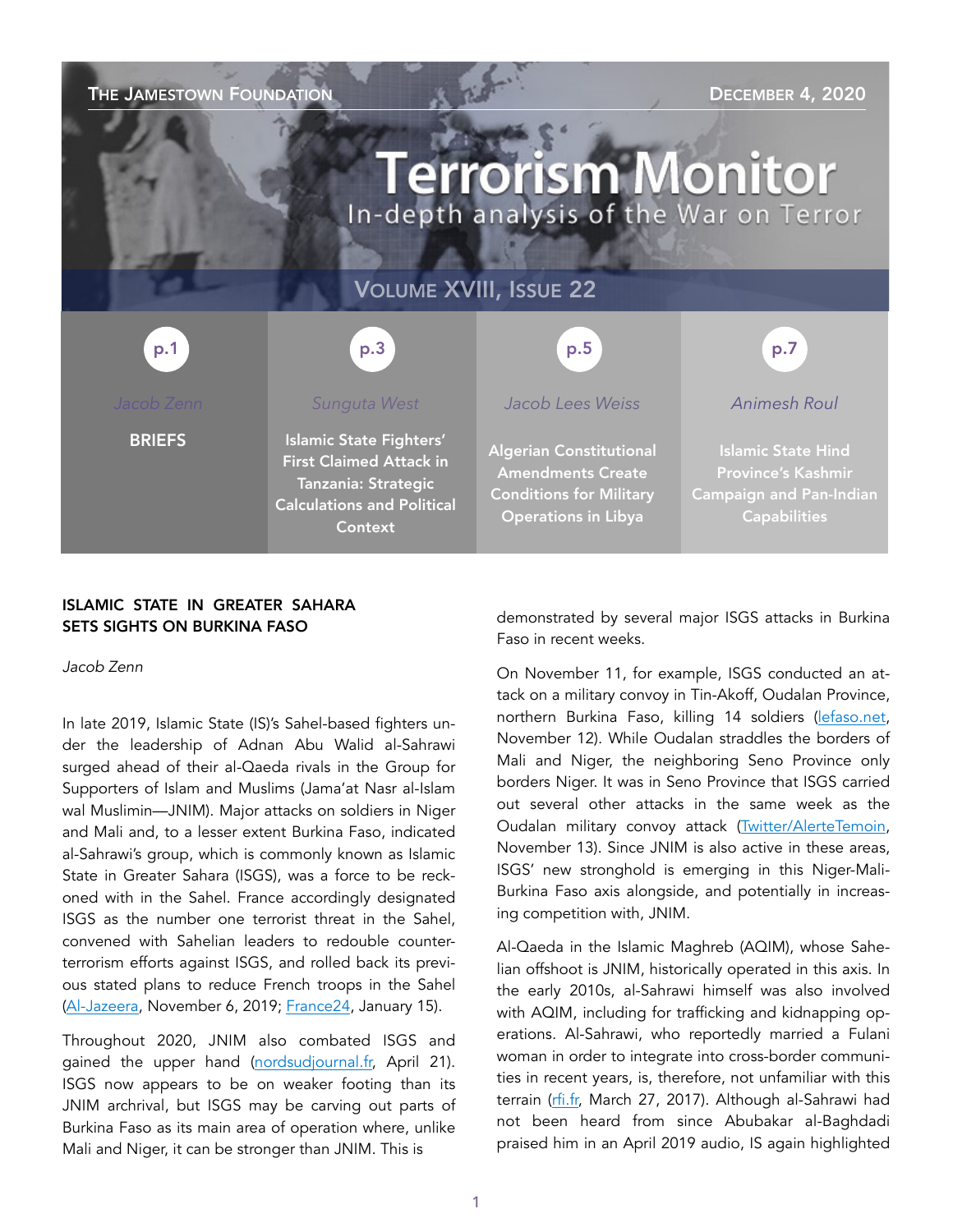him in a November *al-Naba* newsletter interview [\(Al-](https://unmaskingbokoharam.com/2019/05/19/al-furqan-in-the-company-of-the-amir-of-the-believers-april-29-2019/)[Furqan](https://unmaskingbokoharam.com/2019/05/19/al-furqan-in-the-company-of-the-amir-of-the-believers-april-29-2019/), April 29, 2019; [Twitter/oded121351,](https://twitter.com/Oded121351/status/1327515492748242944) November 14). While recounting ISGS' rivalry with JNIM and aspects of AQIM history, al-Sahrawi also confirmed that he remained ISGS' leader and he was indeed alive.

Meanwhile, AQIM's leadership vacuum since French forces, backed by the United States, killed Abdelmalek Droukdel in June has been resolved [\(France24,](https://www.france24.com/en/20200605-french-forces-kill-al-qaeda-s-north-africa-chief-in-mali-ministry-says) June 5). AQIM's new leader, Abu Obaida Yusuf Annabi, is a longtime Algerian jihadist with a record of focusing on the Sahel and Nigeria in his video speeches (see Militant [Leadership Monitor,](https://jamestown.org/program/abou-obeida-youssef-al-annabi-the-ideological-leader-of-aqim/?mc_cid=7fe00a24f6&mc_eid=bfe1f947e3) September 6, 2018; [al-Andalus,](https://unmaskingbokoharam.com/2019/05/03/aqim-al-andalus-audio-message-addressed-to-the-people-and-rulers-of-the-sahel-and-sub-saharan-africa-by-abu-ubaydah-yusuf-march-2010/) March 2010). Moreover, JNIM's own leadership remains intact, including the Tuareg Malian Iyad ag Ghaly and Malian Fulani Hamadou Kouffa, who is among Iyad ag Ghaly's deputies.

Even with al-Qaeda's overall leadership in flux amid reports that Aymen al-Zawahiri is dead, AQIM and JNIM's capable leaderships should allow them to withstand ISGS. In fact, ISGS' operations in Burkina Faso may indicate an uptick in its strength in that particular border region. However, on the whole, ISGS appears to be in strategic retreat vis-à-vis JNIM.

*Jacob Zenn is the editor of* Terrorism Monitor.

.

# AUSTRIA AND SWITZERLAND ATTACKS REVEAL ISLAMIC STATE'S WEAKNESS IN EUROPE

### *Jacob Zenn*

On November 24, a woman, whose name was not immediately released, stabbed two shoppers in the popular tourist city of Lugano, Switzerland, which is near the Italian border (*[De Telegraaf](https://www.telegraaf.nl/nieuws/206750846/terreurdaad-vrouw-met-mes-steekt-twee-mensen-neer-in-zwitsers-warenhuis)*, November 24). Swiss authorities revealed the attacker had in 2017 attempted to travel to Syria to join Islamic State (IS), but was caught in Turkey before crossing the border into Syria. She initially met an IS fighter online and would have married him if she was able to reach Syria.

The attack, therefore, highlights some well-known routes of radicalization for Islamic State fighters and supporters, including the internet, romance, and finally, travel to Syria. Moreover, the attack follows others in France and the United Kingdom where attackers known to authorities have conducted attacks ([France24,](https://www.france24.com/en/live-news/20201017-chechen-18-suspected-of-beheading-teacher-in-france) October 17; [BBC,](https://www.bbc.co.uk/news/uk-50653191) December 4, 2019). The hundreds of known Islamic State supporters in Western European countries makes it increasingly difficult for security agencies to not only monitor them, but also interrupt their plots if they act. France has begun to take the most aggressive measures to monitor suspected jihadists since a Chechen refugee beheaded a schoolteacher who showed his class the Charlie Hebdo cartoon mocking Prophet Muhammed [\(elysee.fr,](https://www.elysee.fr/emmanuel-macron/2020/11/04/la-france-se-bat-contre-le-separatisme-islamiste-jamais-contre-islam) November 4).

What made the Lugano attack unique, however, is that virtually all Islamic State foreign fighters who have conducted attacks in Syria and Iraq or back in their home countries have been men. In Lugano, however, it was a woman. At the same time, the lack of sophistication of her attack and its inability to cause any deaths indicates she was likely a lone actor. This is a positive sign regarding Swiss measures to prevent more dangerous weapons from getting into the hands of IS supporters in the country. The fact that IS did not claim the attack further reflects the likelihood IS was not directly involved. Even if IS was involved, it would not necessarily claim or condone a woman attacker.

Meanwhile, in neighboring Austria, another attack by a man of Albanian descent with Macedonian and Austrian dual nationality took place on November 2 ([diepresse.](https://www.diepresse.com/5891708/terror-in-wien-attentater-im-dezember-aus-haft-entlassen) [com,](https://www.diepresse.com/5891708/terror-in-wien-attentater-im-dezember-aus-haft-entlassen) November 2). This attacker had also attempted to travel to IS territories in Syria, but was stopped and detained in Turkey in 2018 before being extradited and detained again in Austria [\(egm.gov.tr,](https://www.egm.gov.tr/viyana-saldirisini-gerceklestiren-teroristin-turkiyeden-sinir-disi-edildigi-ortaya-cikti) November 8).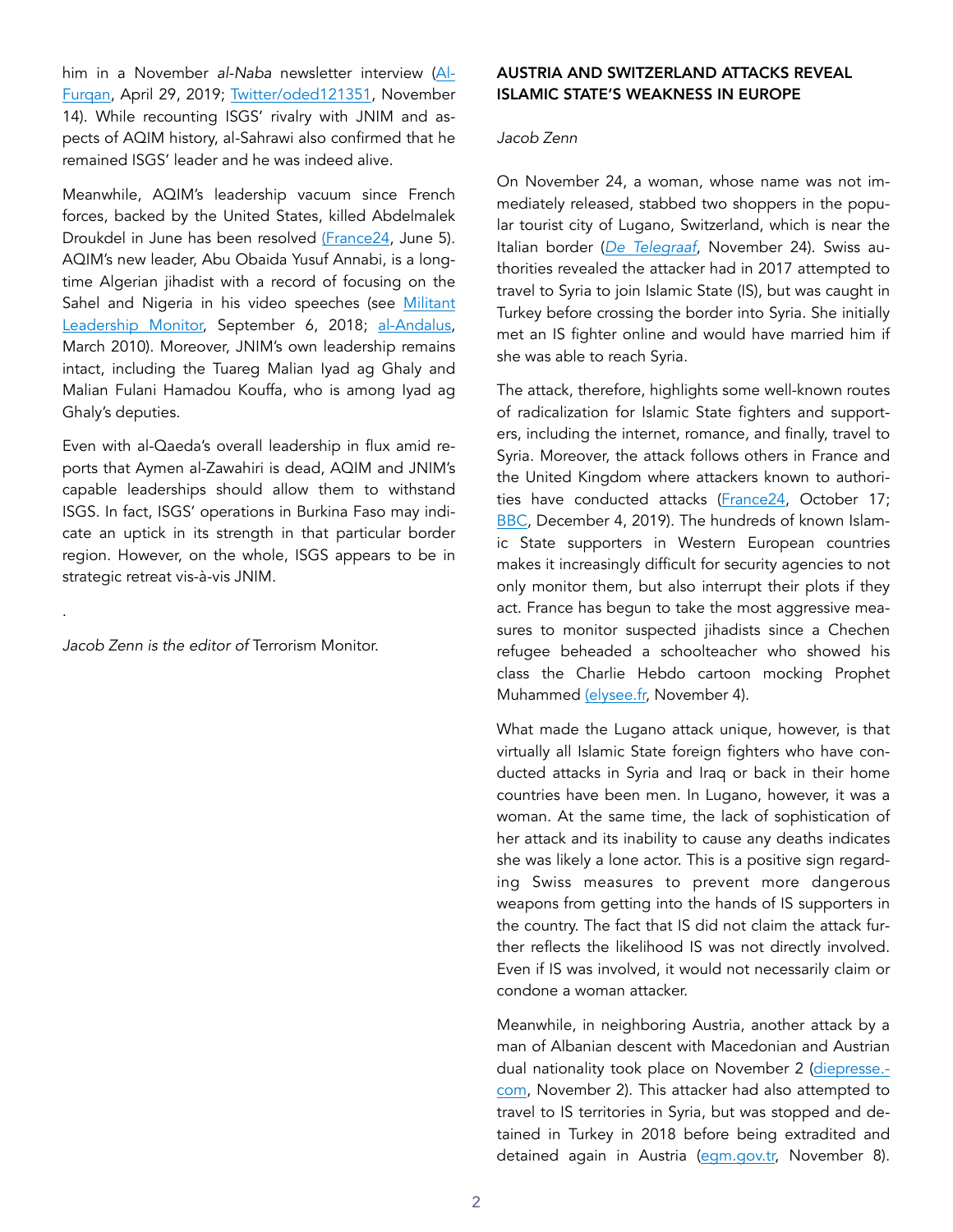However, unlike the Lugano extremist, the attacker in Austria acquired a gun on the black market and used it to kill four civilians in his November 2 attack in Vienna.

The attacker in Austria also issued a video pledging loyalty to Islamic State, indicating his commitment to IS' cause ([dein.tube,](https://dein.tube/watch/7Zy7fWU2peiftZU) November 3). However, it is unclear if IS knew about or directed the attack in advance. IS' claim of the attack, for example, did not demonstrate insider knowledge of the attack.

The trendlines following these most recent attacks in Lugano and Vienna show that IS supporters remain in Europe, including in countries like Switzerland and Austria that have seen significantly less jihadist violence than other countries in Western Europe over the past several years. However, attackers increasingly tend to be known to authorities and are unable to launch sophisticated attacks with multiple cell members like the 2015 IS-coordinated Paris attacks. Nevertheless, the shock of even these two attacks will likely lead more European countries—especially France and Austria—to demand stronger European border controls, more restrictive asylum processes, and greater powers to detain IS supporters, particularly those who have already demonstrated intent to join the group [\(France24](https://www.france24.com/en/france/20201105-macron-urges-europe-to-strengthen-border-controls-after-terror-attacks), November 5).

*Jacob Zenn is the editor of* Terrorism Monitor.

# Islamic State Fighters' First Claimed Attack in Tanzania: Strategic Calculations and Political Context

# *Sunguta West*

On October 15, Islamic State (IS) fighters in Mozambique staged their first claimed attack into southern Tanzania, killing at least 20 people in Kitaya, Mtwara Province. The fighters also burned down houses, destroyed an armored vehicle, and stole money and military equipment. Mtwara borders Palma district in the Mozambican Province of Cabo Delgado, which is the base of the group known as Ahlu al-Sunna Wal Jamaa or al-Shabaab ("The Youth") locally but officially as Islamic State in Central Africa Province (ISCAP) [\(The Citizen](https://www.thecitizen.co.tz/tanzania/news/tanzania-confirms-terror-attacks-at-border-village-of-kitaya-2719902%22%20%5Cl%20%22inbox/_blank), October 23; [Club of Mozambique](https://clubofmozambique.com/news/cabo-delgado-terrorists-attack-tanzania-aim-report-174503/%22%20%5Cl%20%22inbox/_blank), October 20).

Some ISCAP members were initially followers of Kenyan Islamist ideologue, the late Aboud Rogo, and resettled in northern Mozambique after Rogo was killed extrajudicially in a drive-by shooting in Mombasa in 2012. ISCAP also has religious, commercial, and training ties with jihadist networks in Kenya, Tanzania, and elsewhere in East Africa ([Club of Mozambique](https://clubofmozambique.com/news/analysis-is-another-boko-haram-or-al-shabaab-erupting-in-mozambique-by-peter-fabricius/%22%20%5Cl%20%22inbox/_blank), June 14, 2018). The group, however, only started carrying out attacks in northern Mozambique in 2017 and has since killed an estimated 700 civilians. Like other Islamist militants in Africa, ISCAP demands that governments rule by *sharia* (Islamic Law) [\(The Africa Report](https://www.theafricareport.com/35435/mozambique-can-cabo-delgados-islamist-insurgency-be-stopped/%22%20%5Cl%20%22inbox/_blank), July 29).

Since IS' 'territorial caliphate' in Syria and Iraq began collapsing, its leadership has been keen to expand in Africa. In August 2018, IS' former "caliph," Abubakar al-Baghdadi, indicated plans to create a Central Africa province (*wilaya*) ([Twitter.com/SimNasr,](https://twitter.com/SimNasr/status/1119161605650915328) August 22, 2018). Less than one year later, in April 2019, IS claimed an attack in Beni, Democratic People's Republic of Congo (DRC), killing two soldiers and one civilian, which heralded the launch of ISCAP as a formal IS province ([The East African,](https://www.theeastafrican.co.ke/tea/news/rest-of-africa/islamic-state-claims-its-first-dr-congo-attack-1416194) April 19, 2019). By that time, attacks were also intensifying in northern Mozambique, whose fighters, along with the DRC insurgents, soon became subsumed under ISCAP.

## Islamic State's Ambitions in Tanzania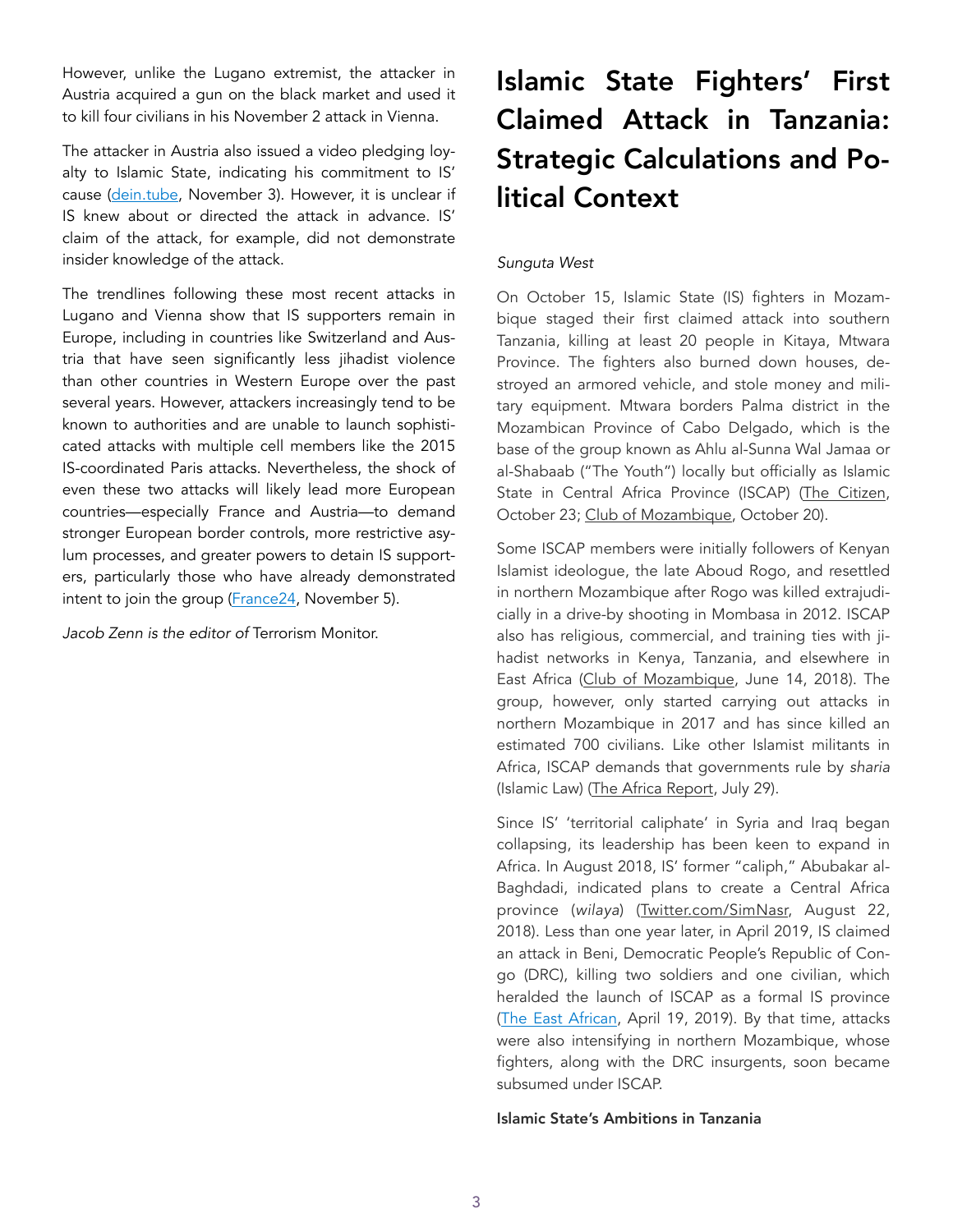ISCAP's attack in southern Tanzania underlines IS' ambition to expand its territory in Africa. While ISCAP has gained some success around Beni in DRC and Cabo Delgado in Mozambique, it has been slower to gain traction in Tanzania and Kenya, where, in contrast, al-Qaeda had success historically. In 2017, Tanzanian officials blamed an unidentified terrorist network for the killing of eight policemen in Kabiti district. Although the attackers had disappeared with the policemen's guns, officials said the attackers were linked to another attack in Dar es Salaam, in which the gunmen stormed Sitakishari police station and stole 17 guns. Four policemen were killed in that attack. The police later said they had killed four suspects in connection with the murders of the policemen in Kabiti ([The East African](https://webcache.googleusercontent.com/search?q=cache:o1Br2e_OynYJ:https://www.theeastafrican.co.ke/tea/news/east-africa/dar-on-high-alert-over-terror-attack-claims-1364968+&cd=8&hl=en&ct=clnk&gl=ke), April 22, 2017; [African News,](https://www.africanews.com/2017/04/14/tanzanian-police-gun-down-4-suspected-cop-killers-after-thursday-s-attack/) April 14,2017).

Therefore, with its first official attack claim in Tanzania, IS and ISCAP have scored a victory. Moreover, Tanzania's police inspector general estimated at least 300 militants took part in the attack before they retreated to Mozambique. This attests to large numbers of fighters involved in the operation ([The Citizen,](https://www.thecitizen.co.tz/tanzania/news/tanzania-confirms-terror-attacks-at-border-village-of-kitaya-2719902%22%20%5Cl%20%22inbox/_blank) October 23).

The jihadists gained access to Kitaya village after entering into Tanzania by sea and moving up Ruvuma River, which forms the border between Mozambique and Tanzania [\(Club of Mozambique,](https://clubofmozambique.com/news/cabo-delgado-terrorists-attack-tanzania-aim-report-174503/)October 20). Photographs of the attack that IS released on its social media platforms and that were released outside official IS media channels further showed an attacker decapitating a man and throwing his head on the road as well as weapons and ammunition that the fighters pilfered [\(Club of](https://clubofmozambique.com/news/cabo-delgado-terrorists-attack-tanzania-aim-report-174503/)  [Mozambique,](https://clubofmozambique.com/news/cabo-delgado-terrorists-attack-tanzania-aim-report-174503/) October 20). In a video, the attackers were also heard speaking in Swahili, which is widely spoken in East Africa. They were also heard speaking Makua, which is a Bantu dialect in southern Tanzania and Mozambique, and Mwani, which is a Swahili dialect spoken in Cabo Delgado. This language diversity indicates northern Mozambique is a meeting point for East African jihadists from the Swahili Coast and perhaps elsewhere in East Africa ([Club of Mozambique](https://clubofmozambique.com/news/cabo-delgado-terrorists-attack-tanzania-aim-report-174503/%22%20%5Cl%20%22inbox/_blank), October 20).

Nearly a month after the October attack, Tanzanian police announced the arrest of an unspecified number of Tanzanians suspected to be travelling to join ISCAP in Mozambique. The alleged recruits were from Kigoma in the west, Mwanza in the north, and other parts of Tanzania. After these arrests, the police said they had learned that many Tanzanians were involved in the attack in Mtwara and local villagers had helped ISCAP identify tar-

gets, including houses to set ablaze [\(Club of Mozam](https://clubofmozambique.com/news/tanzania-detains-people-trying-to-join-islamist-insurgency-in-mozambique-coming-from-kigoma-mwanza-and-elsewhere-177880/)[bique](https://clubofmozambique.com/news/tanzania-detains-people-trying-to-join-islamist-insurgency-in-mozambique-coming-from-kigoma-mwanza-and-elsewhere-177880/), November 20).

### Tanzanian Leadership's Responses

ISCAP's Mtwara attack occurred on the eve of Tanzania's national elections, but information gathered from the videos indicates that the militants' motivations were unrelated to the polls. According to utterances heard during the attack, the motive was to kill "what they [the militants] considered infidels," and spread ISCAP's teachings in Tanzania [\(Club of Mozambique,](https://clubofmozambique.com/news/cabo-delgado-terrorists-attack-tanzania-aim-report-174503/%22%20%5Cl%20%22inbox/_blank) October 20). Incumbent president, John Pombe Magufuli, whose party is Chama Cha Mapindunzi (CCM), won the elections by receiving 84 percent of the vote. However, his main challenger, Tundu Lissu of the Party for Democracy and Development (CHADEMA), said the elections were riddled with irregularities, such as ballot-stuffing [\(Capital](https://www.capitalfm.co.ke/news/2020/10/tanzanias-opposition-candidate-says-wont-accept-election-results/) [FM,](https://www.capitalfm.co.ke/news/2020/10/tanzanias-opposition-candidate-says-wont-accept-election-results/) October 29).

Ahead of Magufuli's inauguration, key opposition figures were arrested and later released with no charges. A senior police officer in Dar es Salaam later said they would be charged with acts of terrorism and endangering national security ([The Africa Report,](https://www.theafricareport.com/49290/tanzania-dark-days-ahead-says-opposition-as-magufuli-sworn-in-for-second-term/) November 5). These allegations were, however, not linked to the threat posed by ISCAP or any known violent threat.

In the past, Tanzania has frequently expressed its willingness to support global counter-terrorism efforts ([Daily](https://dailynews.co.tz/news/2020-03-125e69bd8d2ba5c.aspx) [News](https://dailynews.co.tz/news/2020-03-125e69bd8d2ba5c.aspx), March 12). Tanzania is also aware of the threats posed by ISCAP. In May, the government sent troops to the border with Mozambique to bolster security after ISCAP escalated attacks on security forces and civilians in nearby Cabo Delgado ([The Citizen](https://www.thecitizen.co.tz/tanzania/news/tanzania-deploys-troops-at-the-mozambique-border-2708836%22%20%5Cl%20%22inbox/_blank), May 7). In August, Tanzania also carried out an operation on the border with Mozambique to flush out jihadists who were believed to be hiding in the forests there [\(Club of Mozam](https://clubofmozambique.com/news/tanzania-defence-forces-to-launch-a-manhunt-along-the-border-with-mozambique-report-168509/%22%20%5Cl%20%22inbox/_blank)[bique](https://clubofmozambique.com/news/tanzania-defence-forces-to-launch-a-manhunt-along-the-border-with-mozambique-report-168509/%22%20%5Cl%20%22inbox/_blank), August 11).

## Conclusion

The claimed attack in Tanzania by ISCAP represents a well-planned move that fits into IS and ISCAP's ambitious designs for the future. Congo and Mozambique are now part of IS' 'caliphate.' Security agencies in Kenya, Uganda, and especially Tanzania must continue to be on alert given the speed at which ISCAP is gaining ground.

*Sunguta West is an independent journalist based in Nairobi.*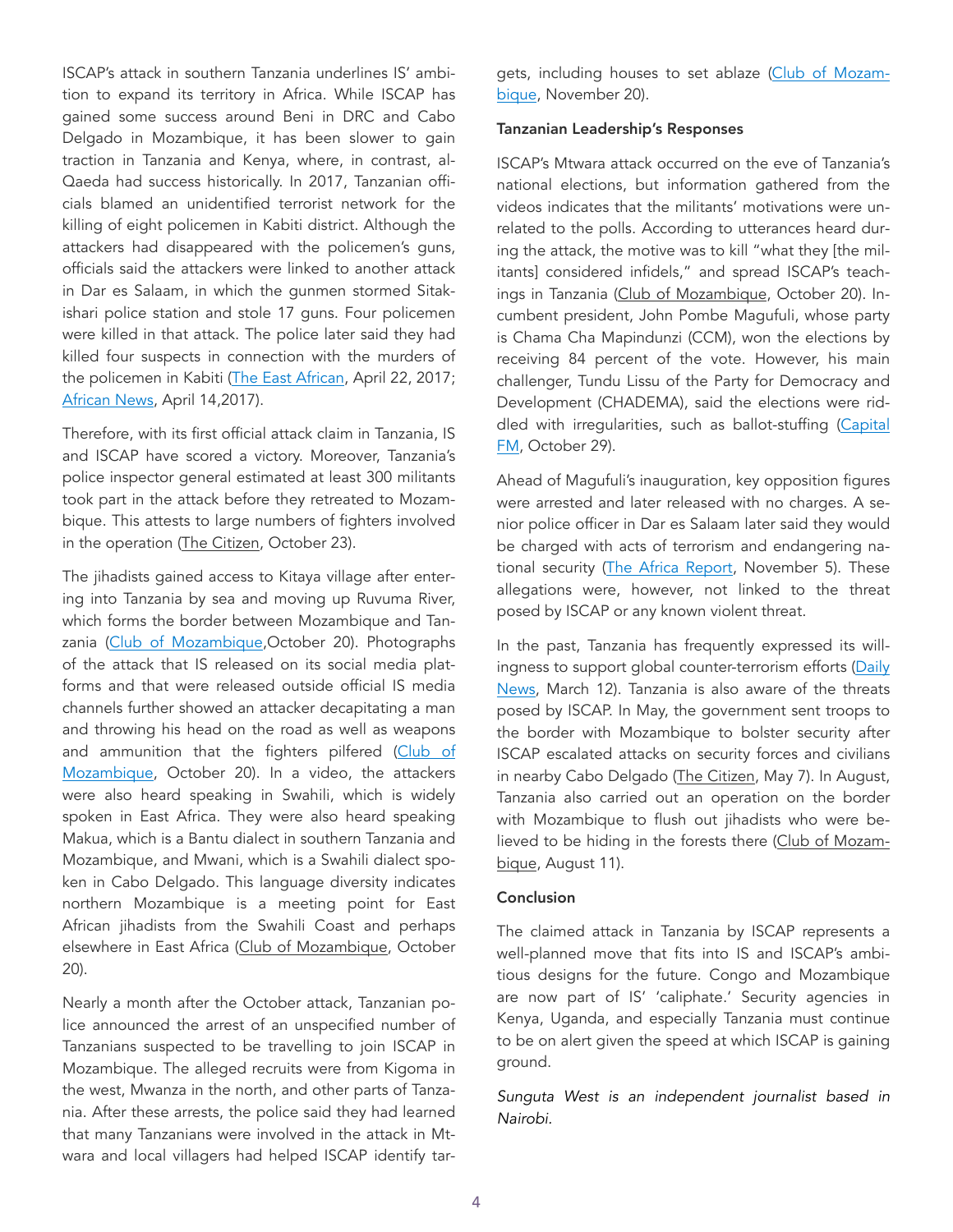# Algerian Constitutional Amendments Create Conditions for Military Intervention in Libya

#### *Jacob Lees Weiss*

On November 12, the Algerian Constitutional Council confirmed amendments that were approved in the country's November 1 referendum, which allow the Algerian People's National Armed Forces (APN) to participate in operations outside the country's borders [\(El Khabar,](https://www.elkhabar.com/press/article/176349/%D8%A5%D8%B9%D9%84%D8%A7%D9%86-%D8%A7%D9%84%D9%86%D8%AA%D8%A7%D8%A6%D8%AC-%D8%A7%D9%84%D9%86%D9%87%D8%A7%D8%A6%D9%8A%D8%A9-%D9%84%D9%84%D8%A7%D8%B3%D8%AA%D9%81%D8%AA%D8%A7%D8%A1-%D8%B9%D9%84%D9%89-/) November 12). Missions must be approved by a two-thirds majority in each parliamentary chamber and be within the framework of the objectives of the UN, the African Union, and the League of Arab Nations ([al-Arab](https://alarab.co.uk/%D9%82%D9%8A%D8%A7%D8%AF%D8%A9-%D8%A7%D9%84%D8%AC%D9%8A%D8%B4-%D8%A7%D9%84%D8%AC%D8%B2%D8%A7%D8%A6%D8%B1%D9%8A-%D8%AA%D8%AC%D8%A7%D9%87%D8%B1-%D8%A8%D8%A7%D8%B3%D8%AA%D8%B9%D8%AF%D8%A7%D8%AF%D9%87%D8%A7-%D9%84%D9%84%D8%A7%D9%86%D8%AE%D8%B1%D8%A7%D8%B7-%D9%81%D9%8A-%D8%A7%D9%84%D9%85%D9%87%D8%A7%D9%85-%D8%A7%D9%84%D8%AF%D9%88%D9%84%D9%8A%D8%A9), October 25). The constitutional referendum was the flagship project of Algerian President Abdelmadjid Tebboune, who has sought to distinguish his government from that of his predecessor, Abdelaziz Bouteflika.

The referendum's voter turnout at a historic low of 23.7 percent indicates the referendum was not a success for Tebboune. Rather, it confirmed the widespread public apathy toward Tebboune's leadership since Tebboune took office in December 2019 [\(El Watan,](https://www.elwatan.com/edition/actualite/un-referendum-sans-engouement-02-11-2020) November 2). Tebboune's public absence since mid-October, apparently due to COVID-19 health concerns, has also evoked unhelpful comparisons with his predecessor, Bouteflika, who himself spent months in absentia during the latter end of his 20-year rule [\(La Marseillaise,](https://www.lamarseillaise.fr/international/un-president-malade-et-absent-l-algerie-connait-EK5369237) November 19).

While Tebboune has already received strong backing from French President Emmanuel Macron, he hopes that showcasing Algeria's value as a regional stabilizer will sustain this support and attract further buttress from other European powers concerned with instability in North Africa ([Asharq al-Awsat,](https://english.aawsat.com/home/article/2637976/macron-backs-algeria%E2%80%99s-tebboune-successful-political-transition) November 21). With the specter of the 2019 popular revolution that ousted Bouteflika still very much present, Tebboune is unlikely to have forgotten how quickly longtime backer France abandoned his predecessor [\(DW-News](https://www.dw.com/en/as-algeria-protests-grow-france-keeps-a-silent-watchful-eye/a-47825078), March 8, 2019). Libya presents one arena where Algeria may consider a more interventionist foreign policy that, in turn, will win Tebboune support from abroad.

## Historical and Political Calculations

The low voter turnout for the November 1 referendum may not have legitimized Tebboune's government as much as he had hoped. However, the constitutional amendments presage a notable shift in Algeria's foreign policy. Since achieving independence in 1962, Algerian foreign policy has been dominated by a strict non-interventionist agenda. The only key exceptions were Algeria's support for the Polisario during its war with Morocco over the Western Sahara from 1975-1991 and Algeria's participation in the 1967 and 1973 wars against Israel.

Despite significant military strength, Algeria's role in conflicts in its borderlands, including the Sahel and Libya, has usually been limited to mediating between warring parties and threat containment. In the previous 30 years, instability in Mali has resulted in Algeria leading various peacekeeping efforts with occasional success. Most notably, in 2015, Algerian-led mediation yielded a ceasefire between the Malian government and various Islamist and Tuareg armed groups in what became known as the Algiers Accords [\(Al-Jazeera,](https://www.aljazeera.com/news/2015/6/21/malian-rivals-sign-peace-deal) June 21 2015). However, the refusal to intervene militarily, perhaps out of fear of retaliation by the Mali-based al-Qaeda in the Islamic Magreb (AQIM), resulted in Algerian influence diminishing in the Sahel amid the increasing U.S. and European military presence in the region.

Likewise, Algeria's reluctance to assert itself in the Libyan conflict has allowed the UAE, Turkey, and Russia, among other foreign powers, to intervene. Even Algeria's attempts to renew mediation efforts between par-ties in the Libyan conflict were ignored [\(Al-Jazeera,](https://www.aljazeera.com/news/2020/6/23/algeria-steps-up-diplomacy-in-hopes-of-ending-libyas-war) June 23). Recent negotiations were held in Tunisia, Egypt and Morocco instead ([Ahram Online,](http://english.ahram.org.eg/NewsContent/2/8/388106/World/Region/Tunisia-to-host-Libya%E2%80%99s-%E2%80%98political-and-military-ta.aspx) October 11). This came as a shock to Algeria, given that its commitment to a peaceful settlement in Libya based on national dialogue dates back six-years and had gained the support of the United States [\(AL-Monitor,](https://www.al-monitor.com/pulse/originals/2014/09/algeria-reject-foreign-intervention-libya.html) September 30 2014)

While Algeria's military strength will allow the government to explore new foreign policy approaches and possibly regain its lost regional influence, a more active role as a regional peacekeeper can also help fortify Tebboune domestically. The opaque ruling elite governing Algeria now ostensibly led by Tebboune has historically resorted to social welfare spending funded by hydrocarbon exports to legitimize its rule. However, Algeria's economic downturn coupled with the country's historic aversion to external debt has forced Tebboune to cut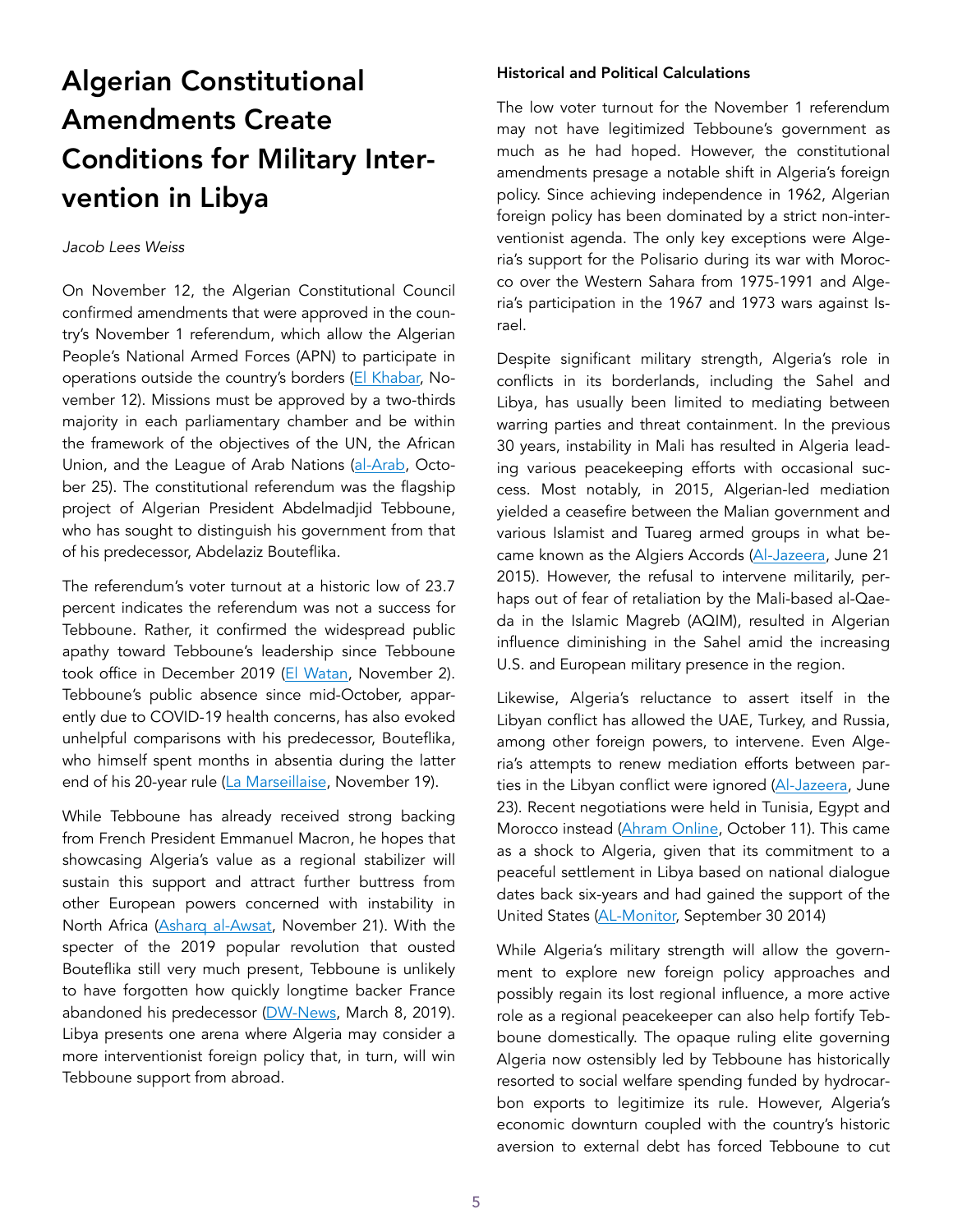public spending by half throughout 2020 ([Algerie Part,](https://algeriepartplus.com/letat-algerien-reduit-de-50-son-budget-de-fonctionnement-2020-encore-une-annonce-qui-ne-pourra-jamais-etre-concretisee/) May 21).

While the government has promised a 4.3 percent rise in welfare subsidies in 2021, this will remain dependent on a significant increase in the price of hydrocarbon ex-ports ([Arab News](https://www.arabnews.com/node/1764036), November 16). The government's austerity measures reveal the improbability of it being able to continue long-term social welfare packages, particularly as foreign exchange reserves are likely to be exhausted within the next two to five years (Dzair Daily, May 19). Without the ability to "buy" domestic stability, a strong Algerian role in peacekeeping efforts within the frameworks of the UN and the other regional organizations will be vital to safeguarding and legitimizing the Algerian government domestically.

### Libya: The Perfect Arena?

Although Algeria did not make any direct reference to Libya regarding the recent constitutional amendments, Libya must loom large behind these changes. The rationale for the amendments was probably that the highprofile nature of the Libyan conflict would provide Algeria with the perfect arena to showcase its value as a regional stabilizer. At the same time, Algeria could also achieve its long-term goal of securing its expansive 600 mile shared border with Libya.

Additionally, with the UN's success in achieving preliminary agreements to hold national Libyan elections within 18 months from November 2020, securing the ceasefire announced in October will be vital to putting an end to Libya's now nine-year civil war ([BBC Arabic](https://www.bbc.com/arabic/middleeast-54940228), November 14). The ceasefire is likely to come under pressure from myriad foreign powers that are keen to continue exploiting Libya as a battlefield for geopolitical rivalries and ambitions. Given the absence of a UN troop deployment, the deterrence of an Algerian military peacekeeping force could be necessary to provide muscle to sus-tain the ceasefire agreement ([Al-Jazeera](https://www.aljazeera.com/news/2020/1/21/uns-top-libya-envoy-ghassan-salame-opposes-un-troop-deployment), January 21).

The fact that Turkey is Algeria's second-largest trading partner in Africa and Russia is Algeria's principal supplier of military armaments means Algeria is backing opposing sides in the Libyan conflict, which could play into its favor. Algeria would be able to point to these important relations as proof that an Algerian intervention in Libya would be without bias to either warring party. If Algeria can further convince the UN that that it can cooperate militarily and remain subservient to the UN's peacekeeping objectives, then a concrete Algerian deployment proposal could appear in the coming months.

### Risks and Rewards

The risks of military intervention in Libya might outweigh the benefits for Algeria. The Libyan conflict's complexity with its numerous militia groups and foreign powers with competing priorities means that any Algerian peacekeeping deployment would have to be nuanced and sensitive. Algeria's prior constitutional restrictions mean the country has a severe lack of relevant experience, which subsequently places doubt on the ability of its military to deploy to Libya without sufficient prior training and planning.

Even if Algeria ensures that any deployment to Libya is extremely disciplined, Algerian checkpoints, supply lines, and other military assets could come under harassment by both foreign and domestic militia groups keen to prolong the Libyan civil war. Such groups either depend on the Libyan conflict as a source of employment or use the insecurity inherent in Libya as a cover for criminal profit-making activities. With Algerian lives at risk, and the likelihood of an expensive and long-term endeavor, such a deployment could become unpopular domestically for Tebboune.

While the constitutional amendments may help Algeria regain some of its lost regional influence, the country will need to be careful about deploying to Libya no matter how tempting it might appear.

*Jacob Lees Weiss is an analyst specializing in the MENA region at Healix International and HX global. He holds an MA in Contemporary Arabic Studies from the Autonomous University of Barcelona.*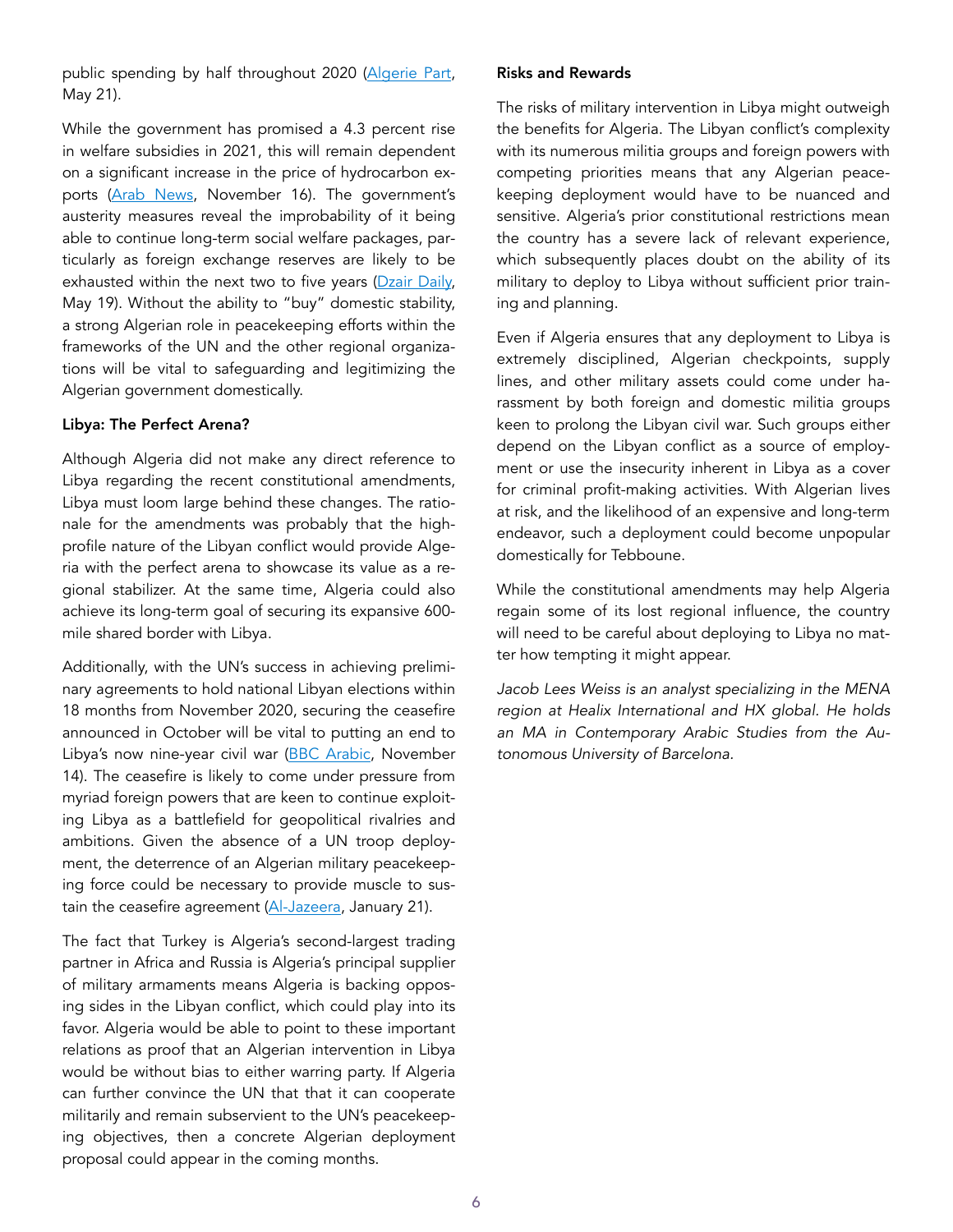# Islamic State Hind Province's Kashmir Campaign and Pan-Indian Capabilities

#### *Animesh Roul*

When Islamic State (IS) announced an Indian-based 'province' (*wilayah*) on May 10, 2019, IS effectively consolidated previously fragmented pro-IS jihadist entities under the IS Hind (IS-H) province banner. IS aimed to increase its recruitment and operational success in embattled Kashmir, which has a long tradition of Islamist militancy. However, IS also launched a propaganda campaign to have a broader pan-Indian impact. [1]

IS-H sought to unite diverse pro-IS Indian groups and individuals under its purview, including those from Kashmir to Kerala as well as those fighting alongside IS-Khorasan (IS-K) province in Afghanistan [\(india](https://www.indiatimes.com/news/india/ansar-ul-khilafah-the-isis-module-busted-in-kerala-was-under-nia-scanner-for-four-months-262950.html)[times.com](https://www.indiatimes.com/news/india/ansar-ul-khilafah-the-isis-module-busted-in-kerala-was-under-nia-scanner-for-four-months-262950.html), October 4, 2016). All IS-inspired groups or units, including initial groups such as Ansaru Khilafa (Supporters of the Caliphate) in Jammu and Kashmir and Jundul Khilafa (Army of the Caliphate), eventually became subsumed under IS-H. IS-H's opaque organizational structure notwithstanding, the organization was dominated by Kashmiri jihadists and has struggled to extend its influence throughout India.

This article explores the emergence and consolidation of IS-H and how Kashmir remains Indian jihadism's epicenter both in terms of IS' media and armed campaigns in the country.

### Kashmir: The Epicenter of Islamic State's Campaign

Since October 2014, IS has garnered support from Indian jihadist groups and individuals marked by a series of loyalty videos. One such early video pledge, for example, came from Karnataka-born Sultan Abdul Kadir Armar, who was a Lucknow Darul Uloom Nadwatul Ulamatrained Islamic preacher, former Indian Mujahideen leader, and head of the pro-IS Ansar al-Tawhid Fi Bilad al-Hind (Supporters of Monotheism in the Land of India). In October 2014, he urged Muslims to kill foreigners and Hindus and pledge their loyalty to Abubakar al-Baghdadi before he himself was killed in Kobani, Syria [\(Indian](https://indianexpress.com/article/india/india-others/indian-jihadist-group-calls-for-attacks-on-western-nationals/)  [Express](https://indianexpress.com/article/india/india-others/indian-jihadist-group-calls-for-attacks-on-western-nationals/), October 5, 2014; [Al Isabah Media/Archive](https://archive.org/details/KhilafataurHumariZimmedariya), October 4, 2014; [Indian Express](https://indianexpress.com/article/india/india-others/karnataka-man-killed-in-kobane-a-key-figure-in-indian-jihadist-network/), March 20, 2015).

It was, however, only in May 2016 that IS' "Homs Province" in Syria released its first official video message, which featured Indian fighters and was called "Bilad al-Hind (Land of India): Between Pain and Hope" ([Zee Hin](https://youtu.be/Rbnzj4C4rZY)[dustan](https://youtu.be/Rbnzj4C4rZY), May 22, 2016). The video urged Indian Muslims to travel to Syria and Iraq and called for jihad to avenge atrocities against Muslims in Kashmir, Gujarat, and Muzaffarnagar in Uttar Pradesh, as well as for the 1992 demolition of the Babri Masjid in Ayodhya, Uttar Pradesh by Hindu right-wing activists ([Jihadology,](https://jihadology.net/2016/05/19/new-video-message-from-the-islamic-state-the-land-of-india-between-pain-and-hope-wilayat-) May 19, 2016).

In July 2017, reports of IS outreach in Kashmir emerged when another cell called Ansarul Khilafah in Jammu and Kashmir used Telegram to disseminate IS propaganda materials along with bomb-making and attack manuals ([Hindustan Times,](https://www.hindustantimes.com/india-news/islamic-state-supporters-create-kashmir-group-to-step-up-presence-in-india-give-instructions-on-nice-like-attack/story-5DMUzpbw8ge7EB1pIlKJYO.html) July 18, 2017). IS' first attacks against Indian security personnel occurred soon after in Srina-gar, Kashmir on November 17, 2017 [\(Indian Express](http://indianexpress.com/article/india/islamic-state-claims-responsibility-for-attack-near-srinagar-jk-police-rule-it-out-4945506/), November 20, 2017). Pro-IS militants also targeted separatist Hurriyat Party leader Fazal Haq Qureshi, who is pro-Pakistan but seeks a peaceful settlement with India and Pakistan, on February 25, 2018. Although Qureshi survived the attack, a policeman was killed in the gunfight. IS' semi-official Amaq news agency claimed both these attacks ([nationalheraldindia.com](https://www.nationalheraldindia.com/regional/kashmir-islamic-state-claims-responsibility-of-soura-attack), February 27, 2018).

After these two attacks, on March 11, 2018, three pro-IS militants, Syed Owais, Muhammad Eisa Fazili, and Mohammad Taufeeq, were killed in Anantnag area of Kashmir [\(Deccan Chronicle](https://www.deccanchronicle.com/nation/current-affairs/150318/telangana-man-among-3-isis-militants-killed-in-srinagar-encounter-pol.html), March 15). India's government and security agencies, which had initially denied IS' presence in Kashmir, finally admitted that IS had a underground existence in the state. The Director General of Jammu and Kashmir (J&K) Police also stated IS trendlines were a "worrying sign" [\(Statesman,](https://www.thestatesman.com/india/police-admit-isis-presence-in-j-k-as-islamic-state-claims-responsibility-for-killing-cop-1502592817.html) February 27, 2018).

#### The Establishment of IS Hind Province

IS publications and Indian security agencies' reports of jihadists' arrests since 2016 made evident that Kashmirbased pro-IS elements, who still often called themselves Jundul Khilafa, were operating under IS-Khorasan (IS-K) province in IS' organizational structure. [2] Therefore, it was unsurprising that following the March 2018 Anantnag encounter, India cracked down on the still embryon-ic pro-IS formations in Kashmir ([India Today,](https://www.indiatoday.in/india/story/militants-killed-in-encounter-were-islamic-state-commanders-1187569-2018-03-12) March 12, 2018; [Hindustan Times](https://www.hindustantimes.com/india-news/gunfight-breaks-out-between-security-forces-militants-in-jammu-and-kashmir-s-anantnag/story-oCWZ8AdREp6bz4aeTQpLMM.html), June 22, 2018). In response, several attacks took place in Kashmir, including a June 16 operation claimed by IS-K targeting an Indian army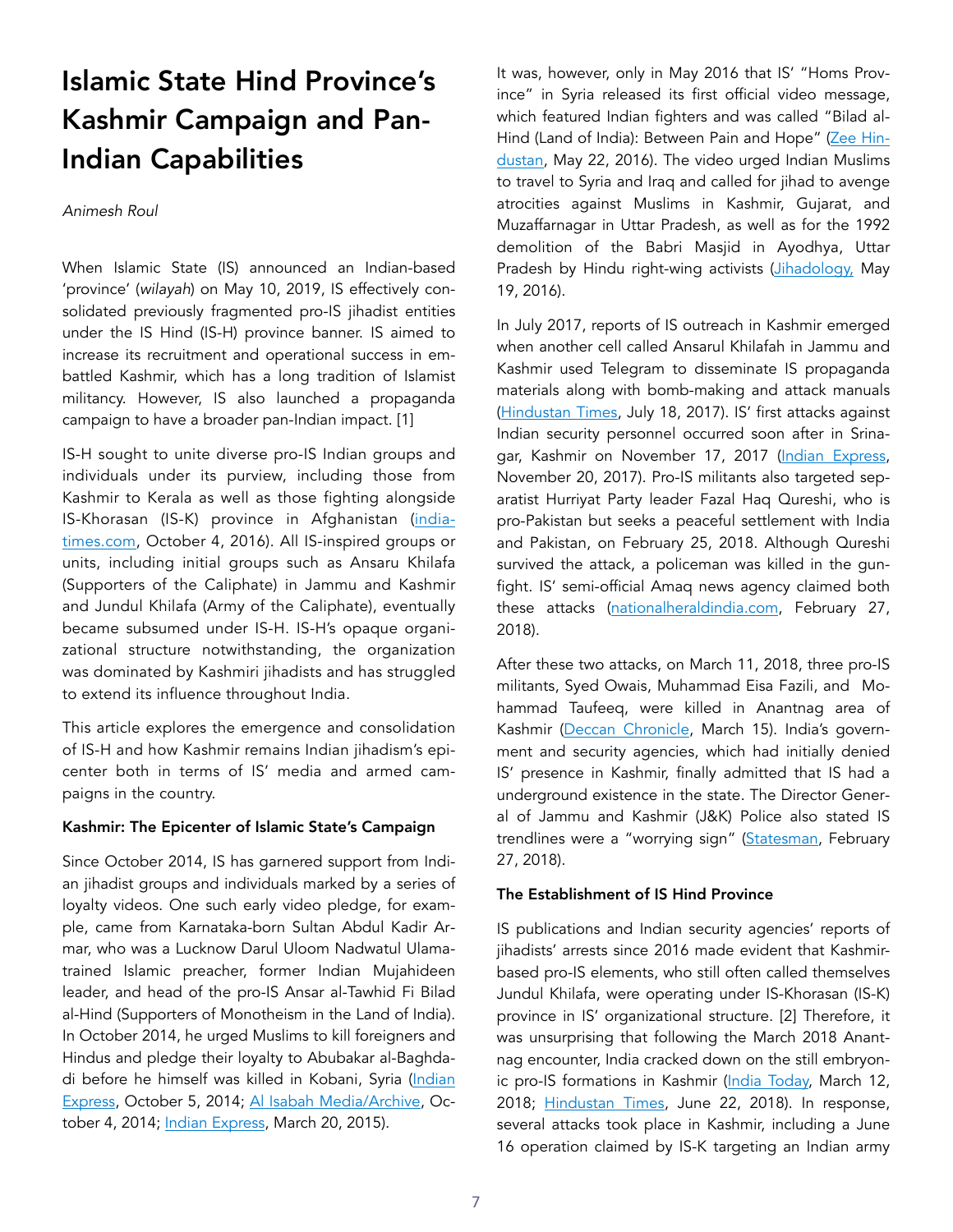checkpoint in Srinagar ([Twitter/Terror\\_Monitor,](https://twitter.com/Terror_Monitor/status/1008506256200355841) June 18, 2018).

Later, in June 2018, a self-proclaimed IS "emir" in Kashmir issued an Eid al-Fitr message urging Muslims to carry out lone-wolf operations, with emphasis on vehicular attacks, and encouraging all Indian Muslims to support IS ([SITE,](https://ent.siteintelgroup.com/Statements/self-proclaimed-emir-of-is-in-kashmir-urges-indian-muslims-to-execute-vehicular-attacks-lone-wolf-ops-in-eid-al-fitr-message.html) June 18, 2018). Half a year later, pro-IS elements in Kashmir were again active when the Kashmiri spokesman of Jundul Khilafa issued a statement honoring the martyrdom of another Kashmiri fighter, who targeted Indian security officials in Srinagar [\(SITE,](https://ent.siteintelgroup.com/Statements/is-claims-killing-indian-intelligence-official-in-kashmir.html) September 10, 2018).

Despite IS-H's official formation in May 2019 with an inaugural attack claim to mark the occasion, the period surrounding that attack was unremarkable for the organization. IS-H otherwise conducted only several lowscale attacks targeting security officials, which may have been timed to coincide with and highlight their new presence [\(The Print](https://theprint.in/india/isis-announces-new-province-in-india-after-2-days-of-clashes-in-kashmir/234385/), May 12, 2019; [SITE](https://news.siteintelgroup.com/Jihadist-News/while-is-hind-province-reports-enemy-injuries-in-attack-in-kashmir-supporters-mourn-killed-fighters.html), June 11, 2019). The nascent IS-H also suffered leadership losses due to existing schisms between militant groups in the region. Amid growing tensions between Pakistan-backed militants—such as Hizbul Mujahideen (HM) and Lashkar-e-Taiba (LeT)—and pro-IS militants in Kashmir, a senior IS-H leader, Adil Ahmad Dass, who was previously with LeT, was killed by his former comrades in Anantnag on June 26, 2019 [\(Indian Express](https://indianexpress.com/article/india/jk-clash-among-militant-groups-exposes-rift-in-valley-5805832/), June 29, 2019; [Firstpost,](https://www.firstpost.com/india/in-chilling-warning-to-let-hm-in-kashmir-islamic-state-affiliate-warns-it-will-feel-no-weakness-in-slaying-these-enemies-of-islam-6909941.html) July 1, 2019).

IS-H officially claimed its first attack in a gap of eight months in early February 2020 when its fighters targeted a paramilitary (Central Reserve Police Force) checkpoint on Srinagar's outskirts [\(Zee News](https://zeenews.india.com/india/islamic-state-claims-terrorist-attack-on-security-forces-in-jammu-and-kashmirs-srinagar-2261779.html), February 5; [kash](https://kashmir.liveuamap.com/en/2020/5-february-in-its-1st-attack-claim-in-8-months-isis-issued)[mir.liveuamap.com,](https://kashmir.liveuamap.com/en/2020/5-february-in-its-1st-attack-claim-in-8-months-isis-issued) February 5). Later that same month, IS' Arabic-language newsletter *al-Naba* claimed several previously unclaimed attacks in Kashmir [\(Al-Naba No.](https://jihadology.net/wp-content/uploads/_pda/2020/02/The-Islamic-State-al-Nab%C3%A2)  [221,](https://jihadology.net/wp-content/uploads/_pda/2020/02/The-Islamic-State-al-Nab%C3%A2) February 13). Further, on April 7, IS-H claimed another attack on the paramilitary forces in Anantnag (The [Week](https://www.theweek.in/news/india/2020/04/08/isis-claims-responsibility-for-attack-on-crpf-in-south-kashmir.html), April 8). Meanwhile, pro-IS-H al-Burhan media issued a statement threatening to target India's external intelligence agency, Research and Analysis Wing (RAW), India's counterterrorism agency called the National Investigative Agency (NIA), and Hindu right-wing organi-zations like Rashtriya Swayamsevak Sangh (RSS) [\(SITE,](https://news.siteintelgroup.com/Jihadist-News/jundul-khilafah-hind-media-unit-calls-for-attacks-on-intelligence-agencies-and-hindus-in-india.html) February 11).

After April, IS-H was weakened substantially in its Kashmir strongholds and even weaker elsewhere in India due to persistent counter-terrorism operations. The group only carried out several small-scale grenade attacks against security check posts in Kashmir in May and June 2020 [\(Business Standard,](https://www.business-standard.com/article/pti-stories/police-bust-isjk-module-five-held-120021201628_1.html) February 12; [Zee News,](https://zeenews.india.com/india/jk-police-arrests-five-isjk-terrorists-for-martyring-bsf-jawans-in-srinagar-seize-four-vehicles-2307518.html) September 4). Operational setbacks in terms of the deaths and arrests of IS-H fighters and a decreasing attack tempo, however, did not halt pro-IS propaganda. For example, pro-IS-H media group, al-Haqeeqah Media (Truth Media), released an online poster on May 22 to threaten attacks against Hazratbal Shrine, which is considered to be the holiest Muslim shrine in Srinagar because it contains Prophet Muhammed's hair. However, IS considers "worshipping" this relic to be apostasy. Previously, al-Haqeeqah shared online posters threatening the Supreme Court building and the India Gate in Delhi and high-ranking officials, including Indian Prime Minis-ter Narendra Modi ([SITE,](https://news.siteintelgroup.com/Jihadist-News/kashmir-shrine-threatened-by-is-group.html) May 28; [SITE](https://news.siteintelgroup.com/Jihadist-News/is-aligned-india-centric-group-calls-for-attacks-in-the-region.html), May 22).

## IS Hind Province's Pan-Indian Plans and Media Operations

Jundul Khilafa, which later reinvented itself as Ansarul Khilafa al-Hind and evolved into IS-H, had three official media units called al-Burhan, al-Qitaal, and al-Tazkirah, which spearheaded propaganda campaigns and promoted IS in Kashmir. [3] Al-Burhan media published *al-Risalah* (The Message) newsletter from October to December 2018 in Urdu and English and circulated two other issues in January and February 2019. The newsletter resembled IS' flagship magazine, *Dabiq,* and sought to bridge the gap of communication between jihadists in Kashmir and ordinary Indian Muslims. *Al-Risalah* further addressed the turf war among Kashmirbased militants, such as HM, LeT, and al-Qaeda-supported Ansar Ghazwat-ul-Hind, including their misplaced ideological goals and jihadist orientations. [4] Indeed, *al-Risalah* articles' mentions battlefield sacrifices and tributes to slain members and criticisms against India and Pakistan triggered defections from existing Kashmiri militant groups to what soon became IS-H, which had Kashmir as its epicenter ([Deccan Chronicle](https://www.deccanchronicle.com/nation/in-other-news/221117/has-isis-succeeded-in-making-inroads-in-kashmir.html), November 22, 2017; [Scroll](https://scroll.in/article/872365/from-srinagar-a-new-crop-of-militants-who-kill-and-die-in-the-name-of-religion-not-politics), March 19, 2018; [New Indian](https://www.newindianexpress.com/nation/2019/jun/05/masked-men-carrying-isis-flags-mark-post-eid-prayers-on-jammu-and-kashmir-streets-1986348.html) [Express](https://www.newindianexpress.com/nation/2019/jun/05/masked-men-carrying-isis-flags-mark-post-eid-prayers-on-jammu-and-kashmir-streets-1986348.html), June 5, 2019). [5]

After IS-H's formation, IS' Arabic-language weekly magazine *al-Naba*, Issue 221, further published a scathing criticism against India's new Citizenship Act in February 2020 and blamed the Act's passing on democratic institutions and anti-Muslim government policies (*Al-Naba* No. 221, February 13). Jundul Khilafa's media houses, such as al-Qitaal, also engaged in propagating IS-H through its monthly magazine *Sawt-al-Hind* (Voice of India) distributed through Telegram. On February 24, *Sawt al-Hind's* first issue was launched and called for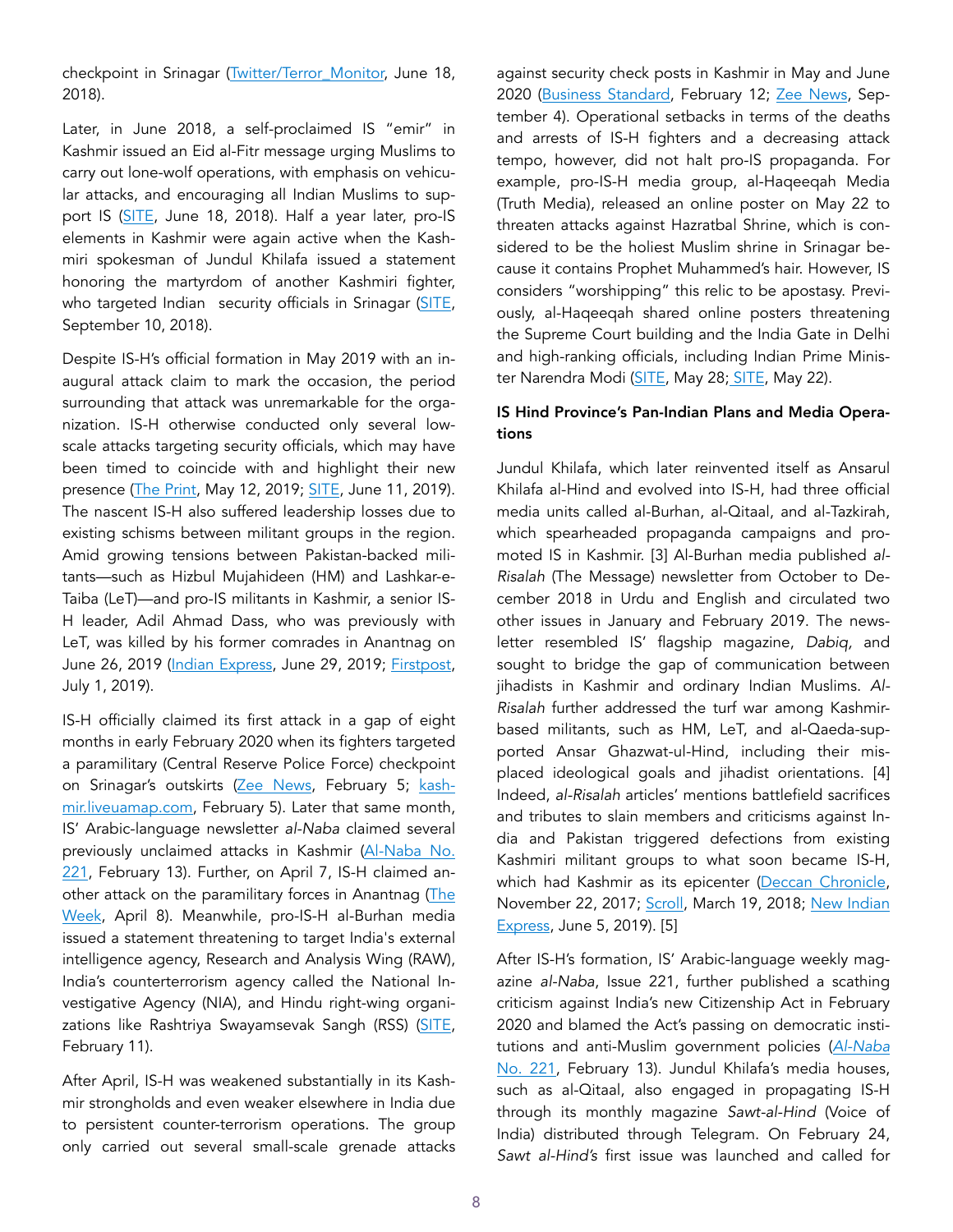jihad in response to rights violations against Muslims throughout India. It further urged Indian Muslims to "wake up and fight against the atrocities" committed by the Hindu nationalist government led by Prime Minister Narendra Modi. In addition, it demanded Indian Muslims to abandon peaceful protests and "rubbing shoulders with communists, atheists, Christians and secularists," and to establish Islamic rule in India. The issue reproduced material from IS' magazine *Rumiyah's* first September 2016 issue, including tributes to slain IS-H fighters.

Meanwhile, *Sawt al-Hind* also quoted rival al-Qaeda ideologue Anwar al-Awlaki's now-famous line, "The caravan is moving, the more you delay in joining it, further, it will get away and the harder it will be to catch up with," to invite al-Qaeda members to defect to IS-H *([Sawt al-Hind](https://jihadology.net/2020/02/24/new-issue-of-the-magazine-)*, February 24). The second *Sawt al-Hind* issue, among other themes, exploited the COVID-19 pandemic and urged Indian jihadists to target security forces deployed on the streets "with a sword or a knife or even a rope." The issue argued COVID-19 was a "force" of God (Allah) "to create chaos among the non-Muslim countries, including India" (*[Sawt al-Hind](https://jihadology.net/2020/03/25/new-issue-of-the-magazine-)*, March 25).

The third issue of *Sawt al-Hind* echoed the concept of Ghazwat-ul-Hind (Final Battle of India), which for the first time resembled the narratives pushed by al-Qaeda in the Indian Subcontinent (AQIS) and its affiliated Kashmiri jihadist groups (*[Sawt al-Hind](https://jihadology.net/2020/04/22/new-issue-of-the-magazine-%e1%b9%a3awt-al-al-hind-3/)*, April 22). Nevertheless, *Sawt al-Hind* regularly featured criticisms against al-Qaeda and the Taliban, including, for example, in Issue 2, which featured an article titled "Taliban: From Jihad to Apostasy" (*[Sawt al-Hind](https://jihadology.net/2020/03/25/new-issue-of-the-magazine-)*, March 25). Also notable about *Sawt al-Hind* was its broadening of the perceived geographical influence of IS-H, calling on Muslims in Pakistan, Kashmir, Bangladesh, Maldives, Sri Lanka and India to join and wage jihad.

Subsequent *Sawt al-Hind* issues had dedicated pages on other South Asian countries and praised IS attacks, including for example, arson in the Maldives in Issues 3 and 4 and a "sorcerer's" beheading in Bangladesh in Issue 7 (*[Sawt al-Hind](https://jihadology.net/2020/04/22/new-issue-of-the-magazine-%e1%b9%a3awt-al-al-hind-3/)*, April 22; *[Sawt al-Hind](https://jihadology.net/2020/05/23/new-issue-of-the-magazine-%e1%b9%a3awt-al-hind-4/)*, May 23; *[Sawt al-Hind](https://jihadology.net/2020/08/23/new-issue-of-the-magazine-%e1%b9%a3awt-al-hind-7/)*, August 23). Similarly, the April 2019 Easter Sunday violence in Sri Lanka received mention in *Sawt al-Hind* Issue 3, with praise for the attackers' "shedding the blood of Crusaders" and "glorifying the Caliphate." *Sawt al-Hind* Issue 5 further distributed transcripts of IS official spokesperson Abu Hamza al-Quraishi's audio statement in at least 14 languages, including Maldivian Divehi, Urdu, and Bengali (*[Sawt al-](https://jihadology.net/2020/06/22/new-issue-of-the-magazine-%e1%b9%a3awt-al-hind-5/)[Hind](https://jihadology.net/2020/06/22/new-issue-of-the-magazine-%e1%b9%a3awt-al-hind-5/)*, June 22). The magazine, whose ninth issue was released in October 2020, has continuously published jihadist interviews, honored slain fighters, provided news from Khorasan to Syria, and posted a gruesome image of the beheading of a French schoolteacher in October 2020. The most recent Issue 10 also carried an excerpt from the latest speech of IS spokesman Abu Hamza al-Quraishi, which urged Muslims to defend the honor of Prophet Muhammed, and mentioned incidents of blasphemy in the Indian Subcontinent and beyond (*[Sawt al-](https://jihadology.net/2020/11/20/new-issue-of-the-magazine-%e1%b9%a3awt-al-hind-10/)[Hind](https://jihadology.net/2020/11/20/new-issue-of-the-magazine-%e1%b9%a3awt-al-hind-10/)*, November 20).

Although *Sawt al-Hind* has insinuated a pan-Indian subcontinent orientation, neither *Sawt al-Hind* nor other propaganda from IS-H has highlighted pro-IS developments in southern India, such as Kerala, Karnataka, Tamil Nadu, or Andhra Pradesh, where efforts were previously made to recruit for IS ([One India](https://www.oneindia.com/india/chennai-isis-module-members-were-in-process-of-setting-up-wilayah-in-south-indian-forests-3109697.html), June 24). *Sawt al-Hind* magazine has nevertheless eulogized several suicide bombers from Kerala, who fought with IS-K, including Abu Khalid al-Hindi, who led the attack on a Sikh *gurdwara* in Kabul in March 2020, and Abu Rawaha al-Hindi, who conducted a suicide bombing at a prison in Jalalabad, Afghanistan in August 2020 (*[Sawt al-Hind](https://jihadology.net/2020/09/22/new-issue-of-the-magazine-%e1%b9%a3awt-al-hind-8/)*, September 22; *[Sawt al-Hind](https://jihadology.net/2020/10/20/new-issue-of-the-magazine-%e1%b9%a3awt-al-hind-9/)*, October 20). While these eulogies could be part of establishing influence for IS in southern India, they stand out as the exception, and not the rule.

## Conclusion

A look at the messaging in *Sawt al-Hind* and attacks perpetrated by IS-H demonstrates that the group's fighters and areas of operations remain primarily in Kashmir. IS-H's reach elsewhere, such as southern India, is more questionable, and southern Indian jihadists may be even more inclined to join IS-K rather than IS-H. The various online pro-IS and official IS media outlets that are attempting to reach out to India's Muslim minority throughout the country nevertheless suggest it is possible, but still not imminent, that IS-H will eventually recruit and operate in parts of India beyond its Kashmir bases.

*Animesh Roul is the executive director of the New Delhibased policy research group Society for the Study of Peace and Conflict. The author acknowledges the support of Government of the Netherlands and the Global Centre on Cooperative Security for an ongoing research project on Transnational Jihadist threat in South Asia. Views expressed in the paper are those of the author*